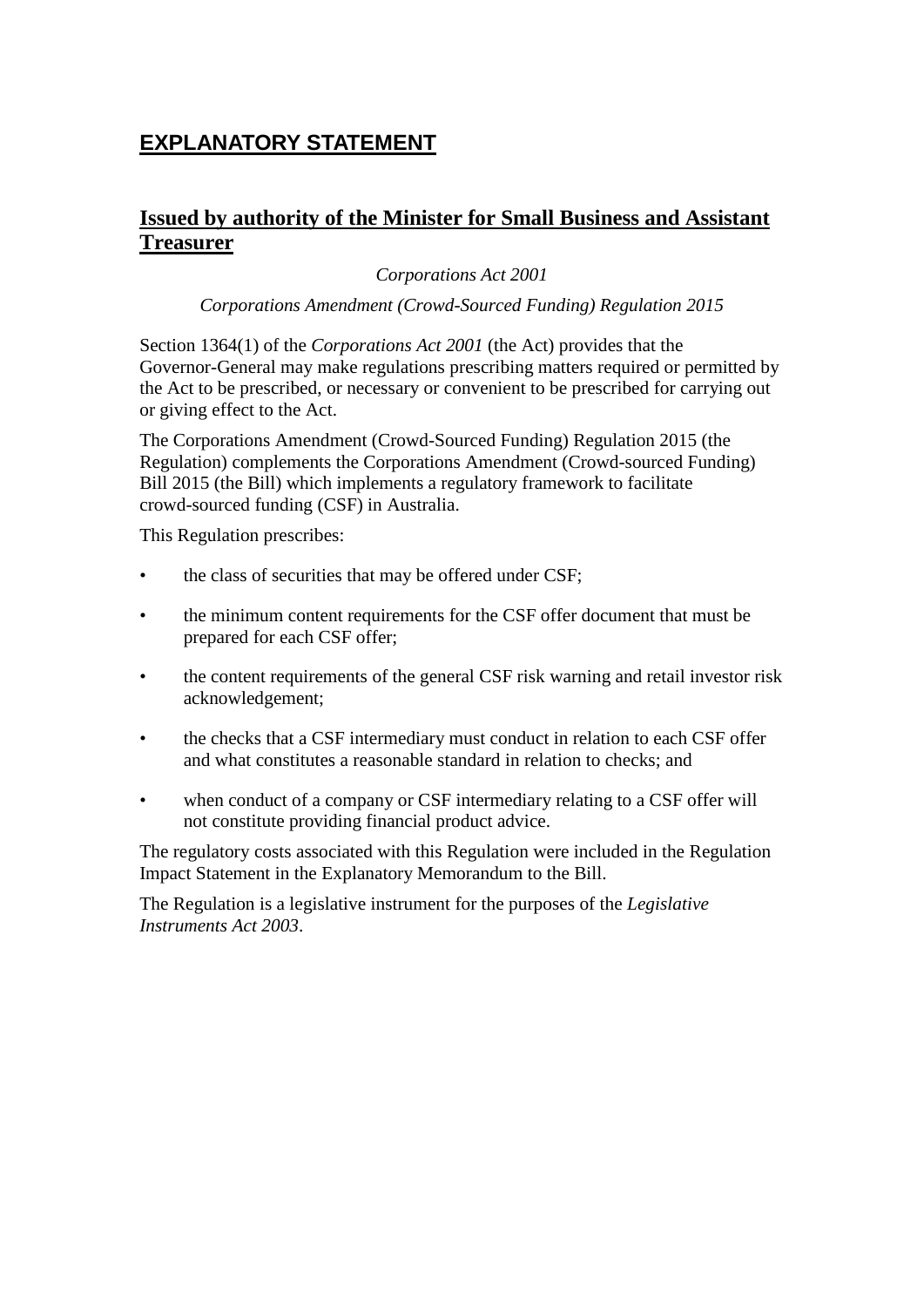## **ATTACHMENT**

#### Schedule 1 – Amendments

#### **Which securities are eligible for crowd funding**

Regulation 6D.3A.01 prescribes that fully-paid ordinary shares are eligible for crowdfunding.

#### **Minimum content requirements for a CSF offer document**

Regulation 6D.3A.01 prescribes the minimum content requirements of a CSF offer document, broken up into four sections.

#### *Section 1: Risk warning*

The regulation prescribes the wording of the risk warning that must be included the CSF offer document.

#### *Section 2: Information on company making the offer*

The offer document must contain specified information about the company making the offer, including its key personnel.

#### Information identifying the company

The CSF offer document must set out the offering company's name, Australian Company Number, registered office address and the address of its principal place of business.

#### Information on key individuals

The following information about the existing and proposed directors, other officers and managers of the offering company must be included:

- names:
- skills and experience relevant to the management of the company;
- whether the individual has been convicted of a criminal offence or has been the subject of a civil penalty under the Act;
- whether the individual has been disqualified from managing a corporation under Part 2D.6 of the Act or been subject to a banning order under section 920A of the Act; and
- whether the person is or has previously been insolvent.

Where any of the last three factors apply, the offer document must include a description of relevant circumstances giving rise to the offence, penalty, disqualification or insolvency.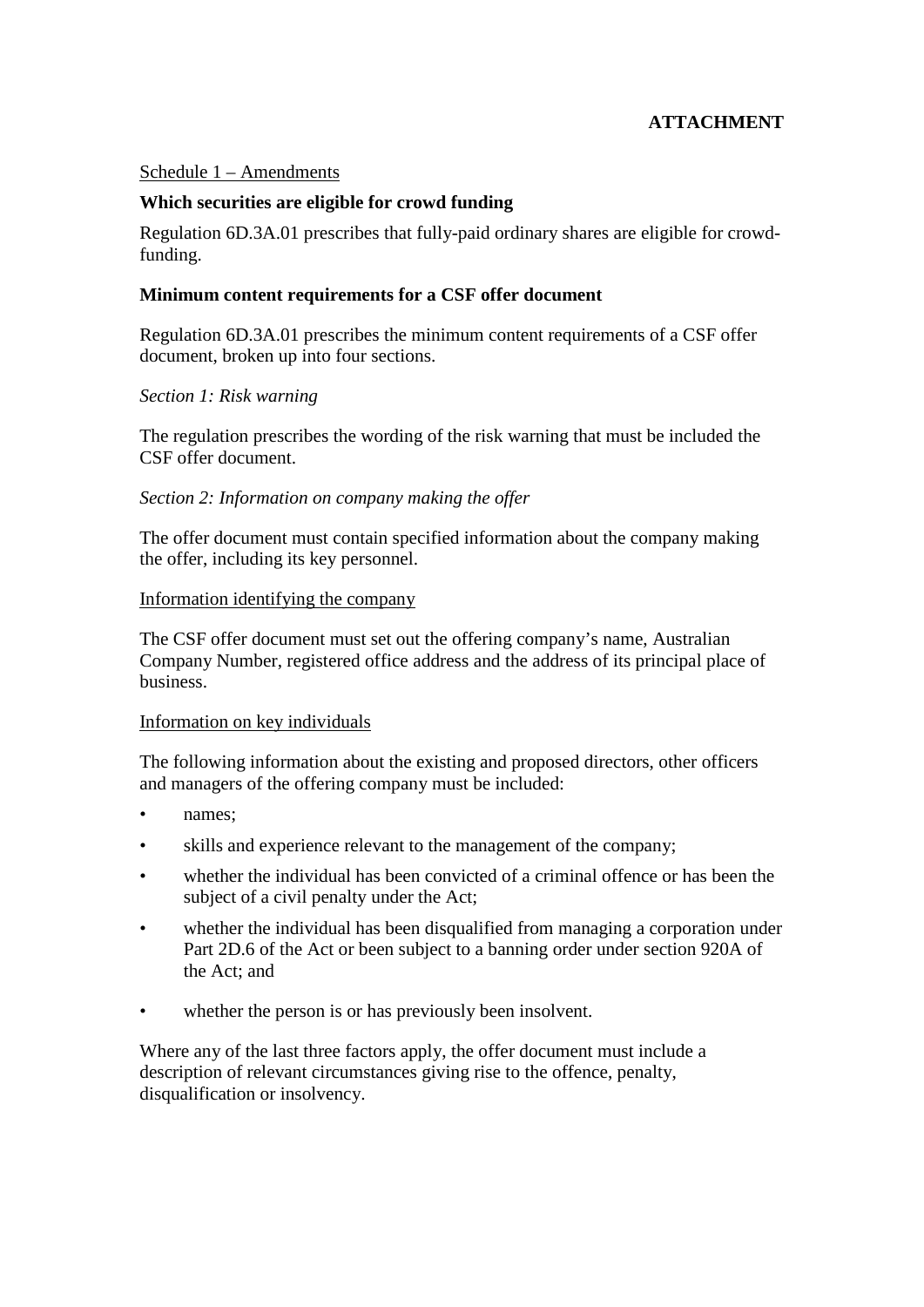#### Information on the company's business and financial records

The offer document must include a description of:

- the company's business and organisational structure;
- details of the company's debt and equity capital structure, including of all classes of issued securities and associated rights; and
- the most recent consolidated statement of financial position of the offering company, prepared in accordance with the relevant accounting principles.

#### *Section 3: Information about the CSF offer*

The CSF offer document must describe what securities are being offered for issue, and the rights attaching to those securities.

The company must specify the maximum expected duration of the offer, although the offer may be open for less than the time specified (if, for example, the maximum subscription amount is reached).

The company must specify the minimum and maximum amount of funds sought under the offer, and describe how the funds raised are intended to be used.

The CSF offer document must also indicate if any of the funds being raised as part of the CSF offer will be paid (whether directly or via an interposed entity) to:

- a current or proposed director, other officer, or manager;
- the CSF intermediary that will publish the offer;
- anyone promoting or marketing the offer;
- anyone who holds securities giving them more than 20 per cent of voting rights; and
- any related parties (as defined in the Bill) of the company.

The CSF offer document must include information on previous CSF offers undertaken by the company, key personnel of the company or related parties of the company, including outcomes of the offer (for example, whether the offer was successful).

#### *Section 4: Information about investor rights*

The offer document must set out the 5 day cooling off right available to retail clients. If the company is eligible for the public company concessions (contained in Schedule 2 of the Bill), the offer document must set out the effects of those concessions.

#### **Risk acknowledgment**

New regulation 6D.3A.10 prescribes the wording of the risk acknowledgement that a retail investor must complete before their application for CSF securities can be accepted by the CSF intermediary (refer to paragraph 738ZA(3)(b) of the Bill).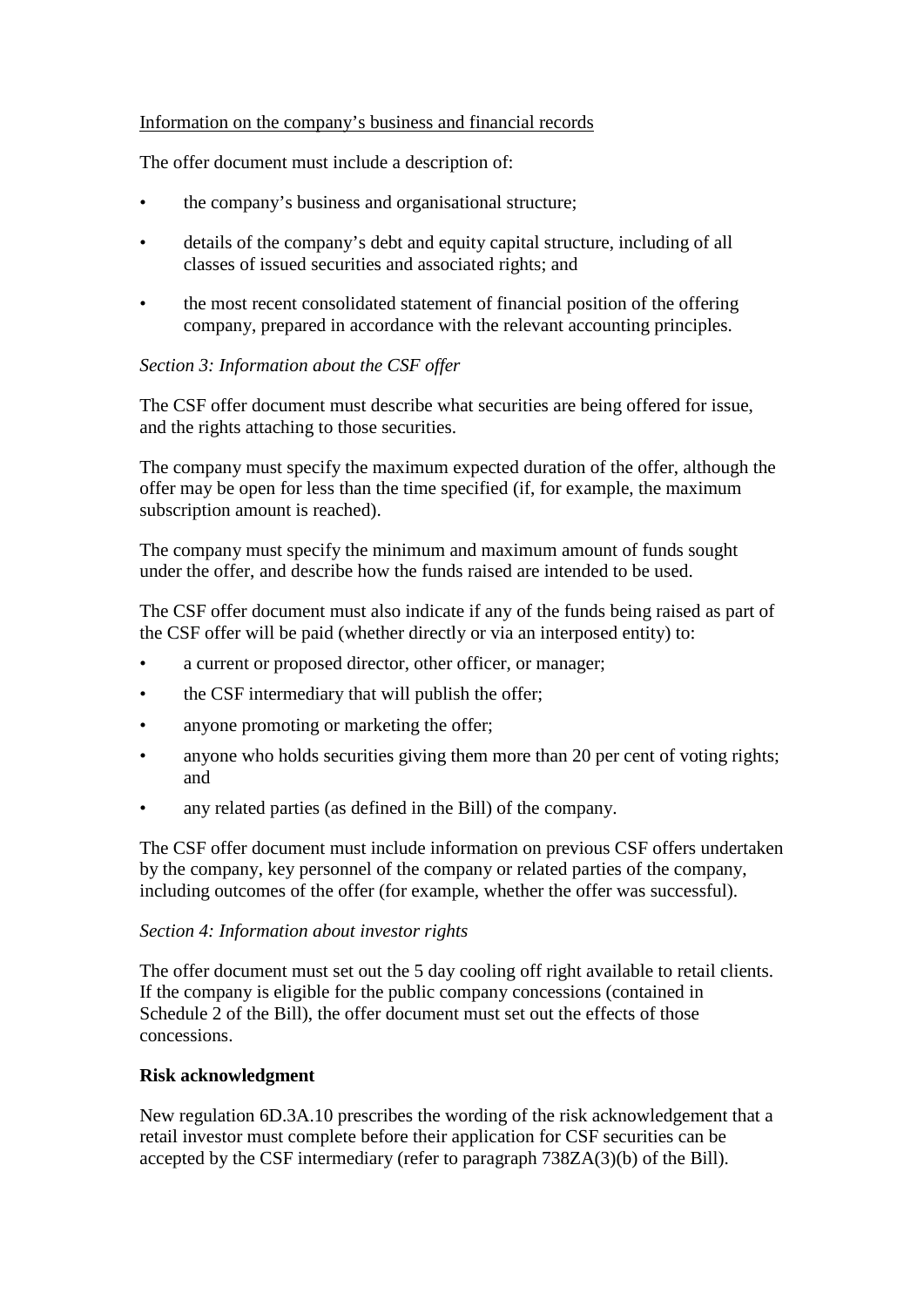### **Prescribed checks relating to gate-keeper obligations**

Under the CSF regime, the CSF intermediary must conduct certain prescribed checks to a reasonable standard. This requirement is relevant to its gatekeeper obligations (which detail when a CSF intermediary cannot publish or continue to publish a CSF offer document, replacement or supplementary offer document (refer to section 738Q of the Bill)).

The prescribed checks are set out in Regulation 6D.3A.11 and discussed in further detail below.

### *Check identity of company*

The intermediary must check the company's Australian Company Number, its registered office and address of its principal place of business.

## *Check eligibility of company to crowd fund*

The intermediary must check that the company making the offer:

- is a public company limited by shares;
- has its principal place of business in Australia;
- a majority of directors who are ordinarily resident in Australia;
- has less than five million in gross assets, consolidated with its related parties;
- has less than five million in annual revenue, consolidated with its related parties;
- is not a listed corporation and none of its related parties is a listed corporation; and
- does not have a substantial purpose of investing in securities or interests in other entities or schemes, and none of its related parties have such a purpose.

### *Check offer document satisfies content requirements*

The CSF intermediary must check the CSF offer document to ensure it contains the minimum content requirements specified in the new regulations 6D.3A.02, 6D.3A.03, 6D.3A.04, 6D3A.05 and 6D.3A.06. However, the CSF intermediary is not required to verify the accuracy of the information.

The CSF intermediary must also check that the information presented in the CSF offer document is worded in a clear, concise and effective manner (refer to section 738K of the Bill).

### *Check information relating to key personnel*

The intermediary must check the names and addresses of the current and proposed directors, other officers and managers of the company and whether the offer document contains the information required by subregulation 6D.3A.03(3) (criminal offences, civil penalties, disqualifications etc).